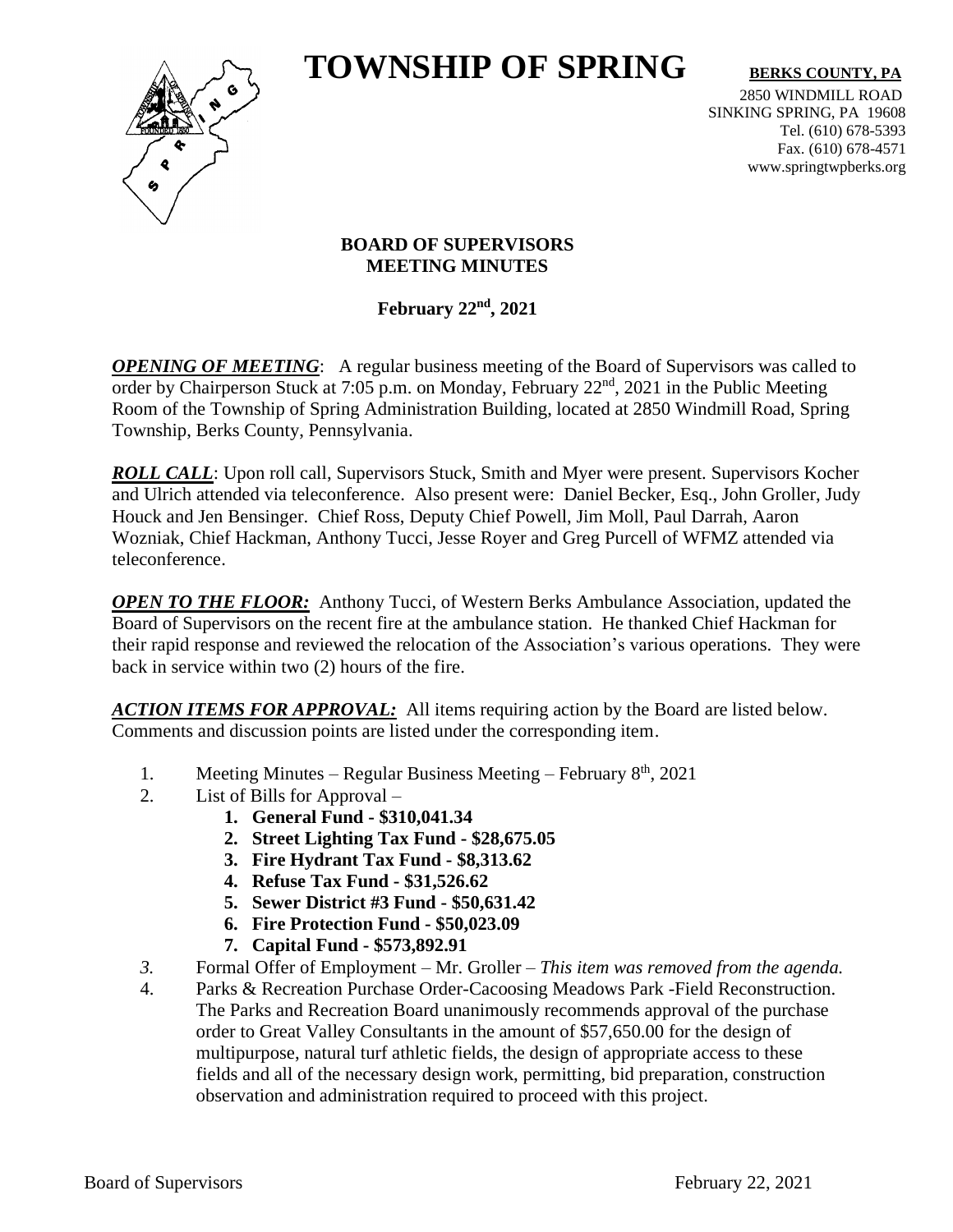# *ACTION ITEMS FOR APPROVAL (Continued)*

- 4. Cacoosing Meadows Park -Field Reconstruction (Continued) Mr. Myer, Mr. Stuck and Ms. Smith questioned the swales, the cost of the swales, removing the infields and just planting grass and the existence of previous engineering plans. Mr. Moll confirmed that staff has bee unable to locate previous engineering plans for this area. After further discussion and questioning, Mr. Stuck suggested staff obtain a cost estimate for the development of this project and that the Board of Supervisors table this project.
- 5. Mowing of Municipal Properties Contract Award Ms. Houck recommends the award of this annual contract to Smitty's Lawn and Landscape in the amount of \$36,275.00.
- *6.* Berks Democratic Women Petition Signing Event Request *This item was removed from the agenda.*
- 7. Appointment of Library Board Member The Spring Township Library Board has requested that Laurel Quigley be appointed to fill the vacant position. Ms. Quigley's term will expire on January  $8<sup>th</sup>$ , 2024.

*Motion to approve Action Items # 1, 2, 5 and 7, was made by Ms. Smith, seconded by Mr. Myer. Items #3 and 6 were removed from the agenda. Item #4 was tabled. Upon roll call, all Supervisors voted affirmatively. MOTION CARRIED.*

# *TOWNSHIP DIRECTORS*

- A. Zoning/Building Codes Department Mr. Wozniak No Report.
- B. Parks and Recreation Department Ms. Houck presented the February 2021 written report. Mr. Stuck questioned the installation of a handicap ramp at West Lawn Park as listed on the Capital Projects Report. Ms. Houck explained that where the sidewalk ends at the intersection of Riegel Avenue and the alley, there isn't an accessible ramp. Mr. Kocher thanked the Department for the pop-up programs they have added to this season's program offerings.
- C. Engineering/Planning Department Mr. Moll No Report.
- D. Finance Department Mr. Groller No Report.
- E. Human Resources Ms. Reardon No Report.
- F. Public Works Mr. Darrah No Report.

# *PUBLIC SAFETY*

- A. Police Department Deputy Chief Powell presented the January 2021 Monthly Report. Deputy Chief Powell updated the Board about some current fraud investigations and the status of the hiring process. Chief Ross updated the Board on the Department's Re-Accreditation. The Department will be awarded Premium Agency Status and the Commission would like to present the award at a public meeting.
- B. Township of Spring Fire Rescue Services Chief Hackman No Report.
- C. West Side Regional EMA Mr. Bausher No Report.

# *SOLICITOR –* Mr. Becker – No Report